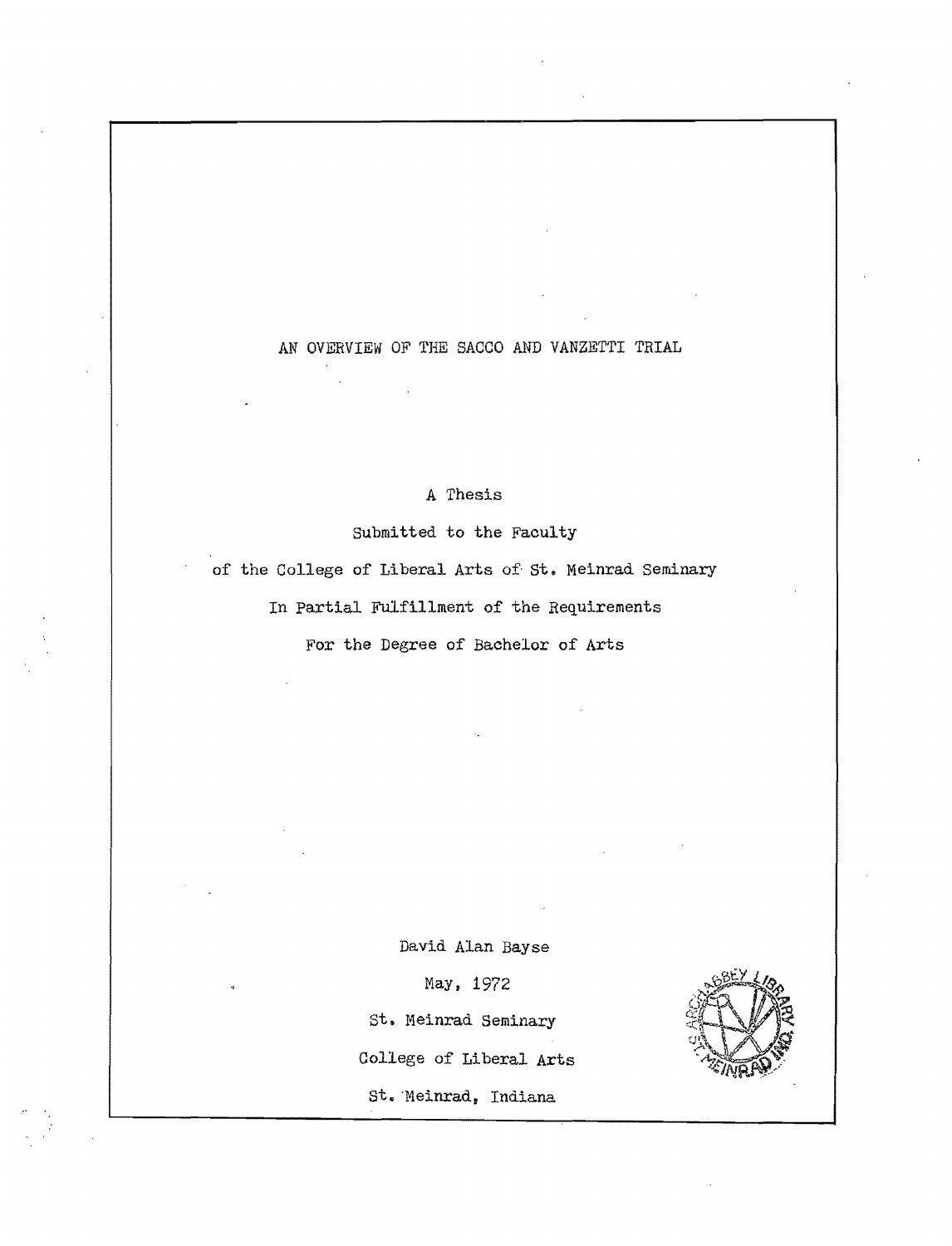### Introduction

1776 is debatable as the date marking the beginning of the United states. Since its beginning many trials have taken place in the United states. Few of these trials have had an impact on the whole country and even fewer have had such a great impact that they divided America. And still even fewer have had an impact on the whole world. The trial of Nicolo Sacco and Bartolomeo Vanzetti is one of those elite trials which have had an impact that was worldwide.<sup>1</sup>

It was a trial that gave the Communists their first opportunity<br>For a cause that had a certain degree of international appeal --Sacco and Vanzetti were martyrs of the proletariat, murdered by reactionaries trying to preserve an unjust social order.<sup>2</sup>

For a period of roughly seven years the Sacco and Vanzetti trial was rioted over, debated, and written about.<sup>3</sup> "The trial begins in 1920, a period which is described by most historians as a time of confusion and intolerance."<sup>4</sup> It is set in the era of the "Red Scare." The Sacco-Vanzetti trial raises many questions. Were they both guilty? Was just;one of them guilty? To what extent did social class and political philosophy playa role in the trial? Was justice served? The nature of the trial makes it quite difficult if not impossible to remain objective. In this paper I will present a factual account of what happened. I willstry onlysto give a survey of the trial, as it is far too complex to go into all of the details concerning it. I will look at the country, the men, and above all the trial. In short, I hope to survey the case in a manner which will inform the reader of the subtle issue at hand in this case, "justice versus the  $law''$ 

ii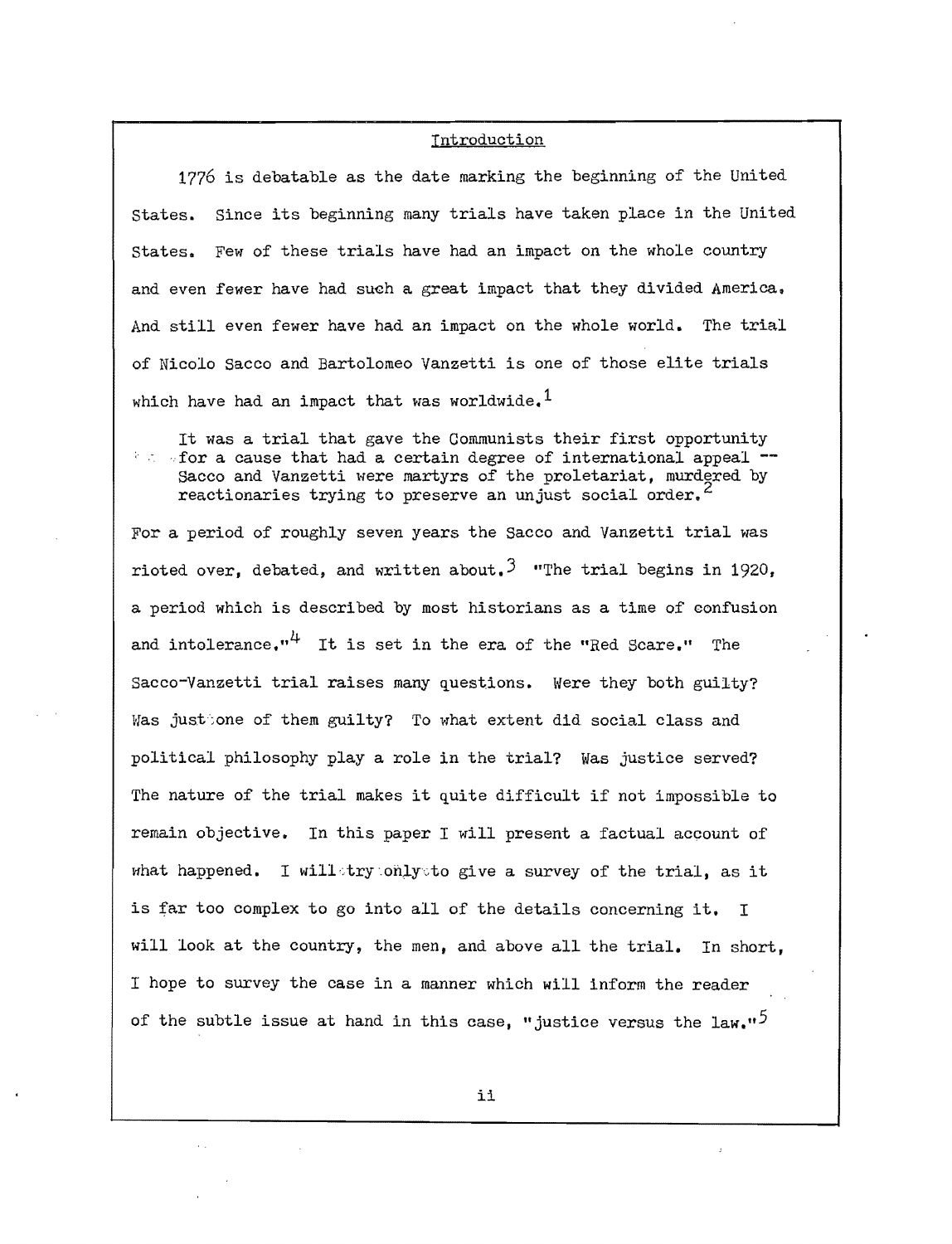## TABLE OF CONTENTS

 $\bar{\mathcal{A}}$ 

 $\mathcal{A}$ 

 $\ddot{\phantom{a}}$ 

 $\frac{1}{2}$ 

 $\mathcal{L}^{\pm}$ 

÷.

 $\ddot{\psi}$ 

 $\bar{z}$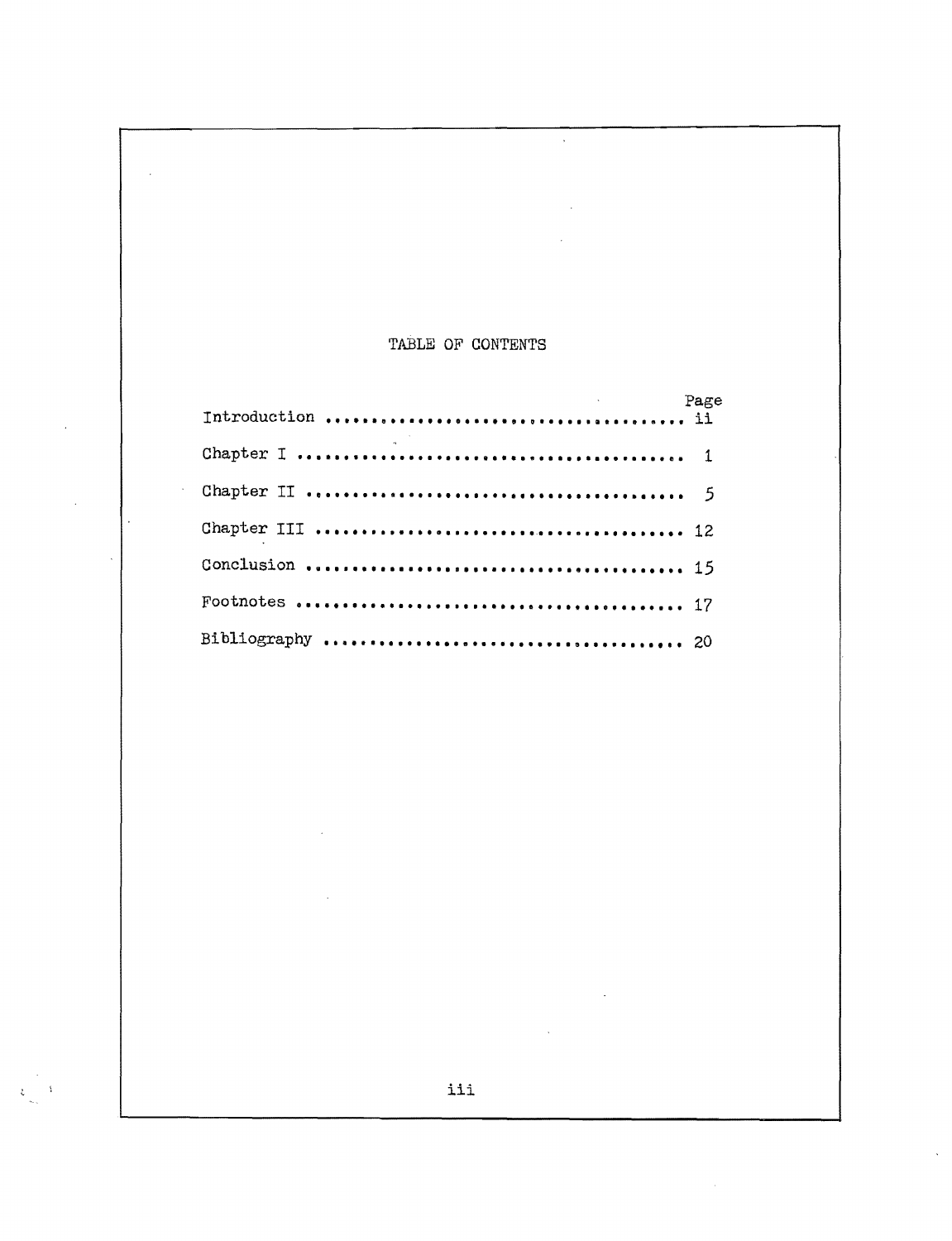#### CHAPTER I

One of the major factors in the Sacco and Vanzetti trial was the mood of the country at the time. The mood was set up by a series of conditions and events throughout the world. In 1912, the Socialist party successfully ran Eugene V. Debs for president and he received 900,000 votes. Victor Berger had been elected as a Socialist congressman from Wisconsin. Many major cities had Socialist mayors. Then came the Bolshevik seizure of power. in Russia in 1917. As a result of this the American Communist Party was formed. 6

Meanwhile, bitter hostility was rising amoung the general public. Radical opposition to the War and the spread of revolution in Europe aroused a fear for America. It was suspected that the "Reds" might take control of the country. This basically is what is termed the "Red Scare."<sup>7</sup>

The "Red Scare" resulted in a rash of laws, wholesale deportation of alien radicals and even mob action taken against the  $1. W. W.$ <sup>8</sup> the Communists, the Socialists, and the anarchists. The country was swept by a feeling of Nationalism. "This climate did not make it impossible for a radical to obtain justice in our courts, but it did make this more difficult." $9$ 

As far as the Sacco and Vanzetti trial goes, there were certain incidents that paved the way to their trial. These incidents were located to the East Coast area. The first of these was the bombing of Attorney General Palmer's home in Washington on June 2, 1919. This bombing triggered off a series of raids at the order of Palmer himself. Palmer had several thousand persons arrested, most of **-1**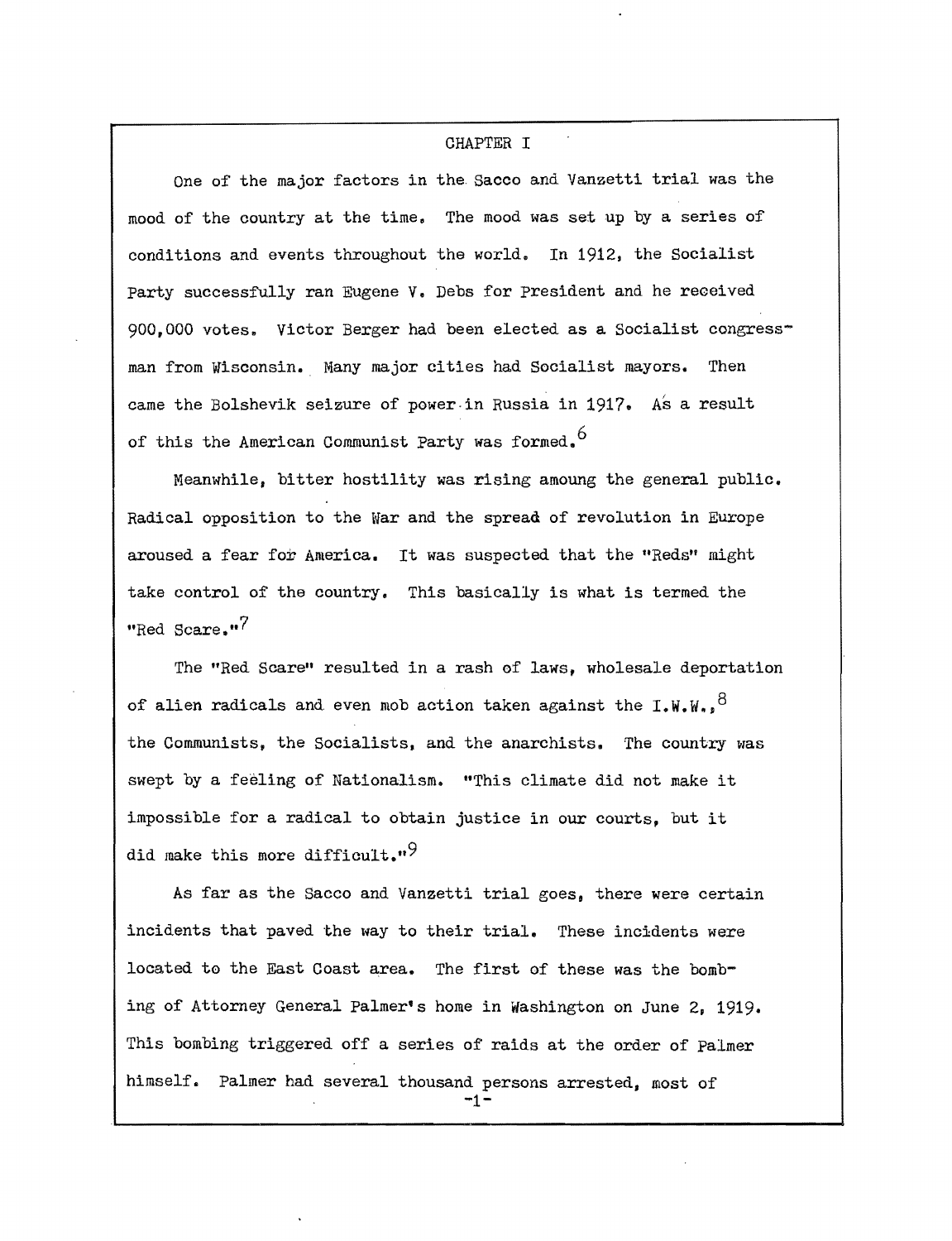whom were released because of violation of their civil liberties.  $10$ According to Russell he did this, "Proceeding with minimum of concern for constitutional rights. $1^{11}$  The second was the attempted robbery of the L.Q. White Shoe Company payroll in Bridgewater on December 24, 1919. It was discovered that the bandit's car was a stolen one, and the police were looking for connections between the theft of the car and the attempted robbery. It was later discovered that a "foreigner' had stolen the very license plate found on the bandit's car. "From this piece of information it was determined that the suspect was an anarchist.<sup>12</sup> It was during this week that "Red Raids" were made by Attorney General Palmer in three cities. The people of Bridgewater agreed with the police suspicion that the suspect had to be an anarchist. But there was no real proof as of yet. The stage was set for Sacco and Vanzetti.

Shelley Neal, the South Braintree agent *fox* the American Express Company, stood on the station platform waiting for the arrival of the 9:18 A.M. train. It was Thursday morning, April 15. 1920. He was there to pick up the payrolls for the Slater and Morrill and the Walker and Kneeland shoe factories. After getting the money on the wagon they began to leave toward the Slater and Morrill offices. "Shelley noticed a car parked across the street that was not familiar to him. He could not make out who was in the  $car.^{13}$ 

At  $11:15$  this car was still there and a man was working underneath it. Lola Andrews, looking for a job. passed the car and asked the man if he knew how she could get to the factory office. Numerous

 $-2-$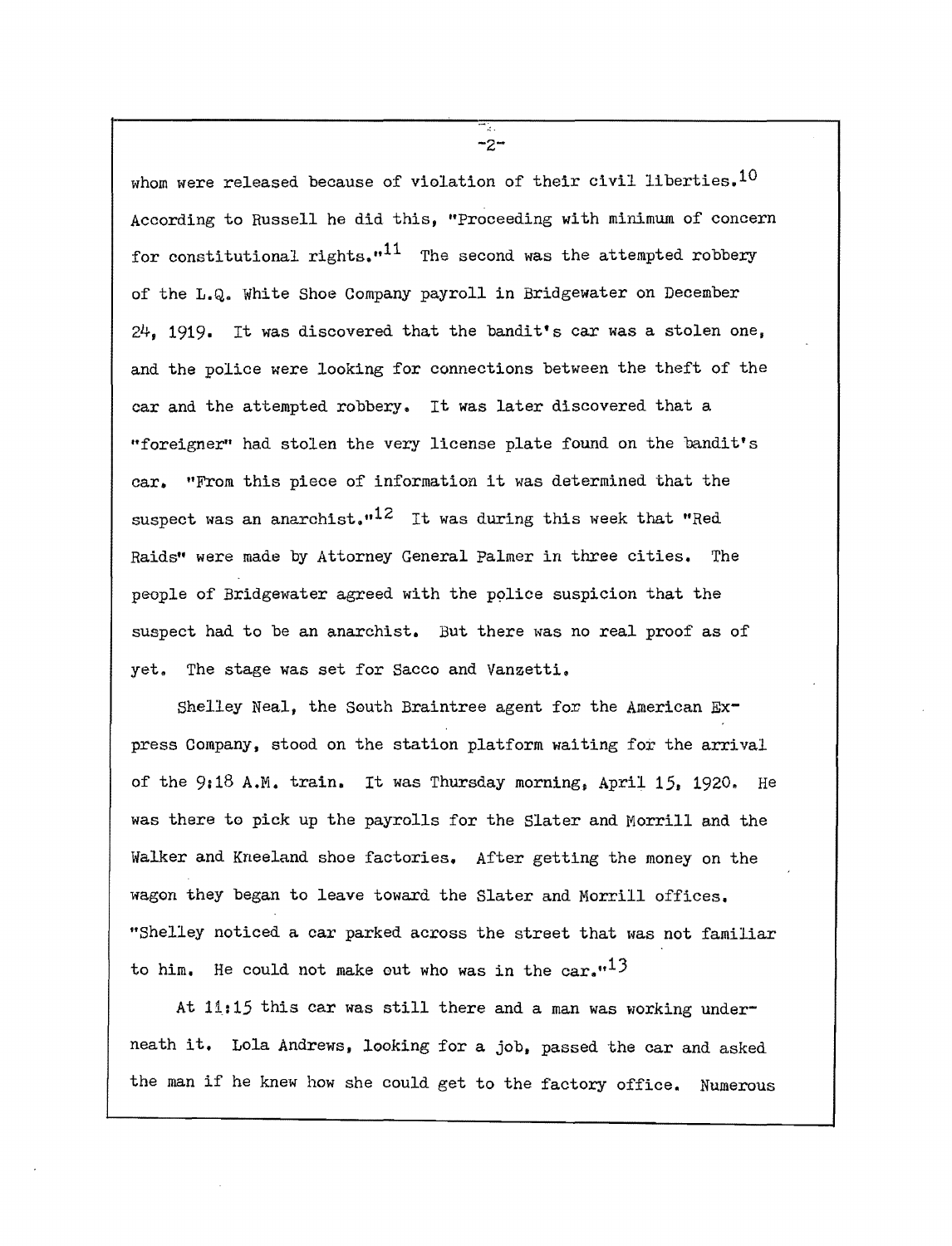other people had noticed the parked car throughout the morning. It was then time for the money to be moved again. The money went to Mr. Parnenter, a representative of the company, and his guard, Mr. Berardelli. They put the money in a cashbox and left the office.

Parnenter kept to the outside of the gravel walk and his guard followed him. parnenter passed the telephone pole with the 'red'-fire-alarm box on it. Two strangers were standing by the fence in front of Rice & Hutchins, dark squat men, their hands in their pockets. One wore a cap, the other a felt hat. He kept on passed them, one step, two steps, three...

As his guard, still following, reached the telephone pole, the strangers slipped their hands from their pockets, and the man in the cap lunged forward, pinning Beradelli by the shoulder with his left hand while his right with a pistol...the man fired into him three times. Parnenter turned...a bullet struck him in the chest...the man fired again...and as he staggered across the street his legs began to go limp... the man in the felt hat snatched up the box, then darted out toward the box Parnenter had dropped.<sup>14</sup>

Beradelli had gotten to his feet and started to shoot at the

bandits.

The staccato sounds of the shot echoed from the factory walls. Peter McCullum sprang on top of the bench...'Duck,' yelled McCullum, 'There's shooting going on!'...a few seconds later a cutter at the other end of the room shouted that the automobile was crossing the tracks•••pelser••• could see only the rear of the car jolting over the tracks but he still could make out the license plate...49783.15

Parnenter was taken to the hospital to be operated on and the police pieced together the escape route. Parnenter, upon regaining consciousness said that he did not recognize the men who shot him. He then drifted off again. He died at five in the morning.

About 10 P.M. Officer Michael Connaly received a call from the station. He was told that two foreigners who were unsuccessful in an attempt to steal a car had just gotten on a trolley. A few minutes

 $-3-$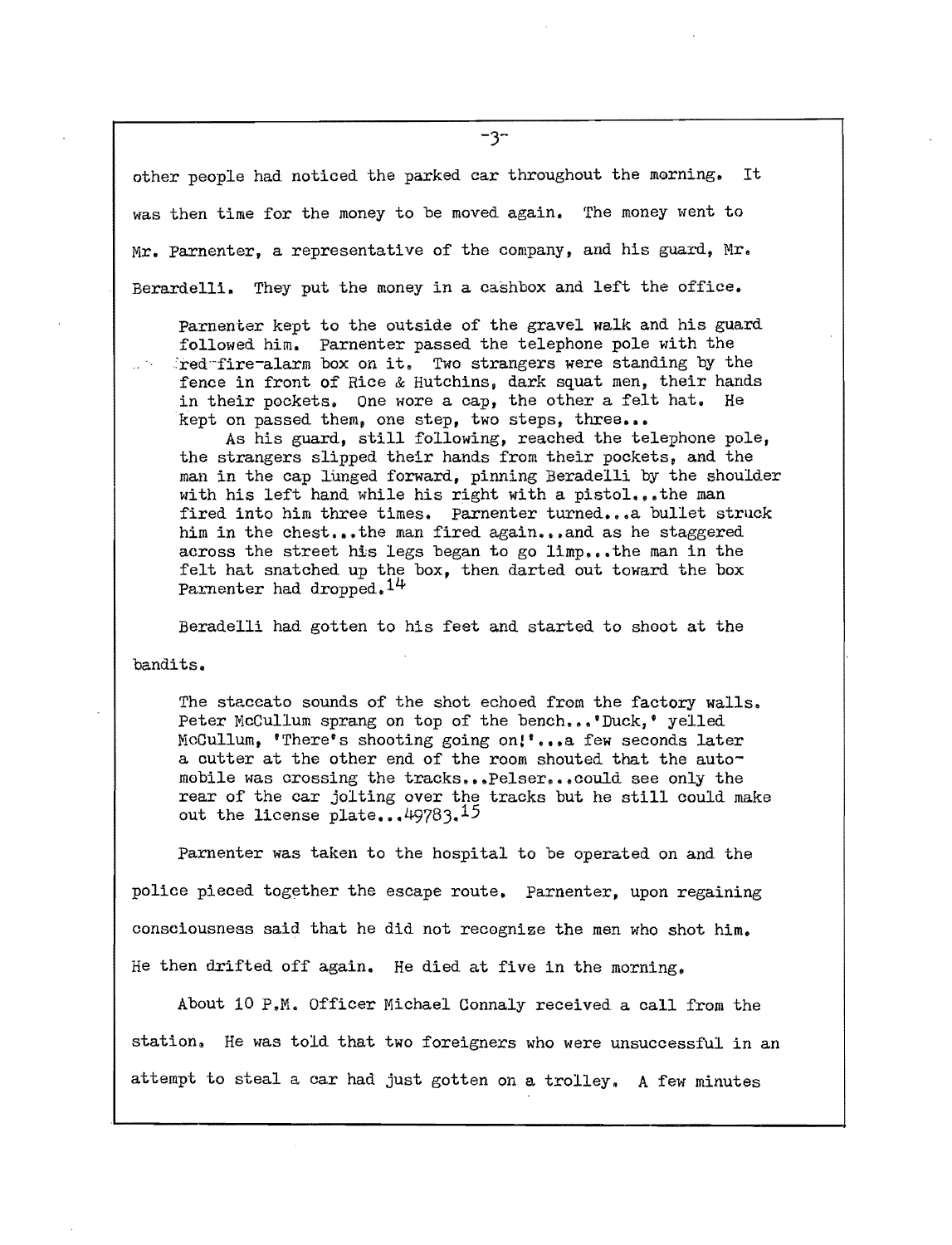later he boarded the trolley and arrested Sacco and Vanzetti. From them he took a y8-caliber Harrington & Richardson and a 32-caliber colt automatic. After about ten minutes of questioning both men were locked up. "To the policemen going off and on duty they were curiosities and as such subject to a certain amount of horseplay. $16$ 

Meanwhile another suspect was brought in. His name was Ricardo Orciani. He had an airtight alibi and was charged only with  $ex$ ceeding the speed limit and driving without a taillight. Sacco and Vanzetti were charged with carrying a concealed weapon. "This was on page six in the Boston Evening Globe on May  $6. 17$  These few lines were the first notice in print of what would in the next seven years become the Sacco-Vanzetti case. This has been the framework of the trial. For many months this framework was to be filled with evidence, eyewitnesses, motions, and pleas. From the first shot to the vanishing of the getaway car. approximately sixty seconds had elapsed. There were no less than fifty eyewitnesses and no two saw quite the same thing. It was no time for the start of what was destined to be "America's most controversial court case." $^{18}$ 

 $-l_1 -$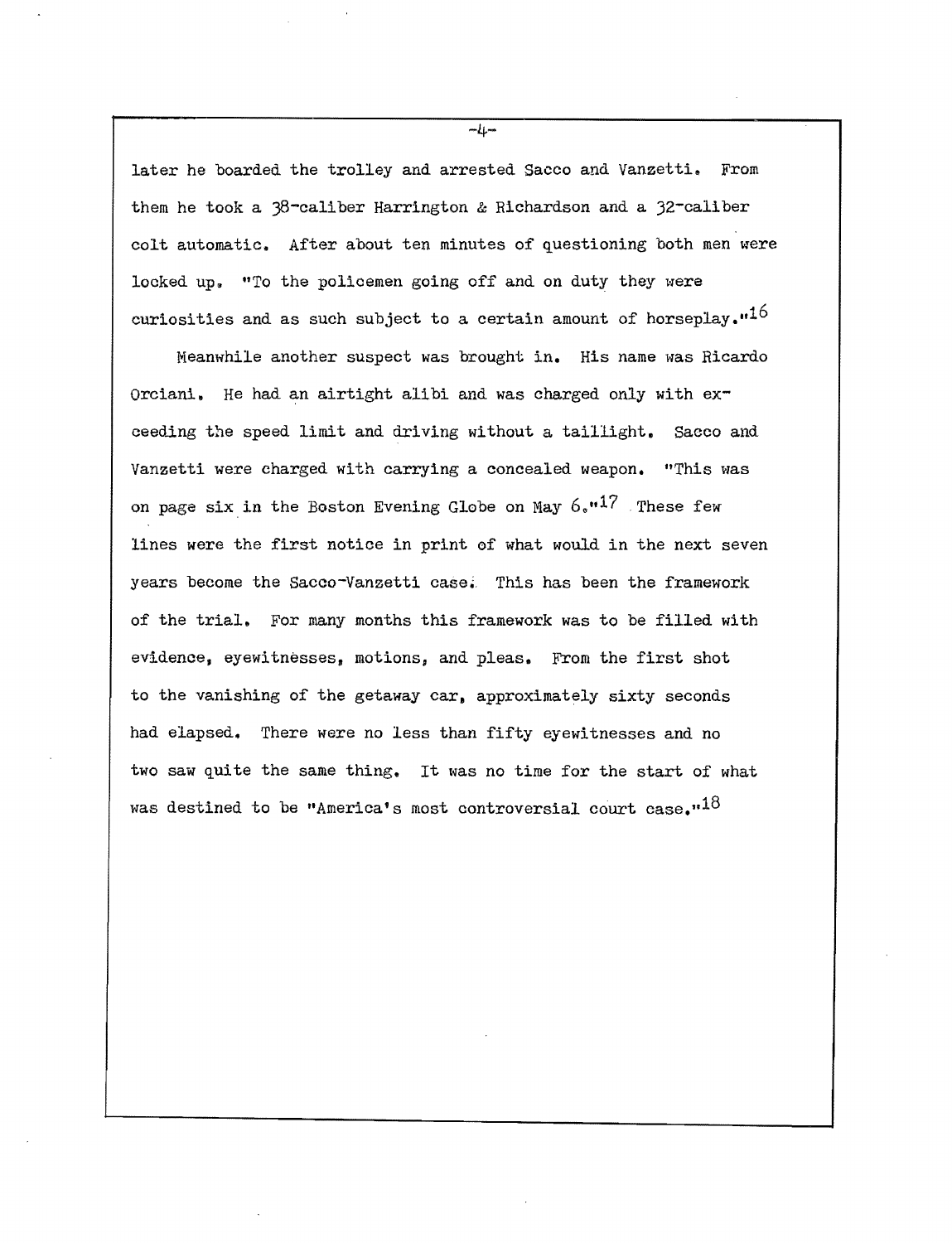#### CHAPTER II

It would be a year before Sacco and Vanzetti would be brought to trial. In the second month of that year Vanzetti was to stand trial for the Bridgewater holdup. The trial did not last long and Vanzetti was sentenced to twelve to fifteen years of hard labor. Once the trial was over, Sacco, Vanzetti, their families, and their friends were looking towards the next trial.

A group called the East Boston anarchists held a meeting to decide how they were going to help their friends and cormembers. They decided first of all to distribute some literature on the upcoming trial. They drew up a pamphlet which they could distribute rather easily amoung their friends. The pamphlet read:

> "Two of our active friends and comrades ••• have become involved in one of those tragic, dark legal plots in which innocence has all the semblance of guilt...In a country where subversive ideas are persecuted with inquisitional fury, anarchists are beyond the pale... We are convinced that an attempt is being made to strike at all subversive elements and their ideas...We face what will be a severe and  $\sim$  $terrible test "19$

The committee then spent a week and a half distributing the pamphlets throughout the area. They then followed this up by going around and collecting money for the purpose of defending the two men. "From the nickels, dimes, and quarters of their countrymen, they were able to provide a defense lawyer that was a good one.<sup> $n^{20}$ </sup> In mid-August, Carlo Tresca, the revolutionary anarchist, moved in and became instrumental in the acquiring of Fred H. Moore and placing him in complete control of the defendents.  $21$  Moore was a lawyer

ろいい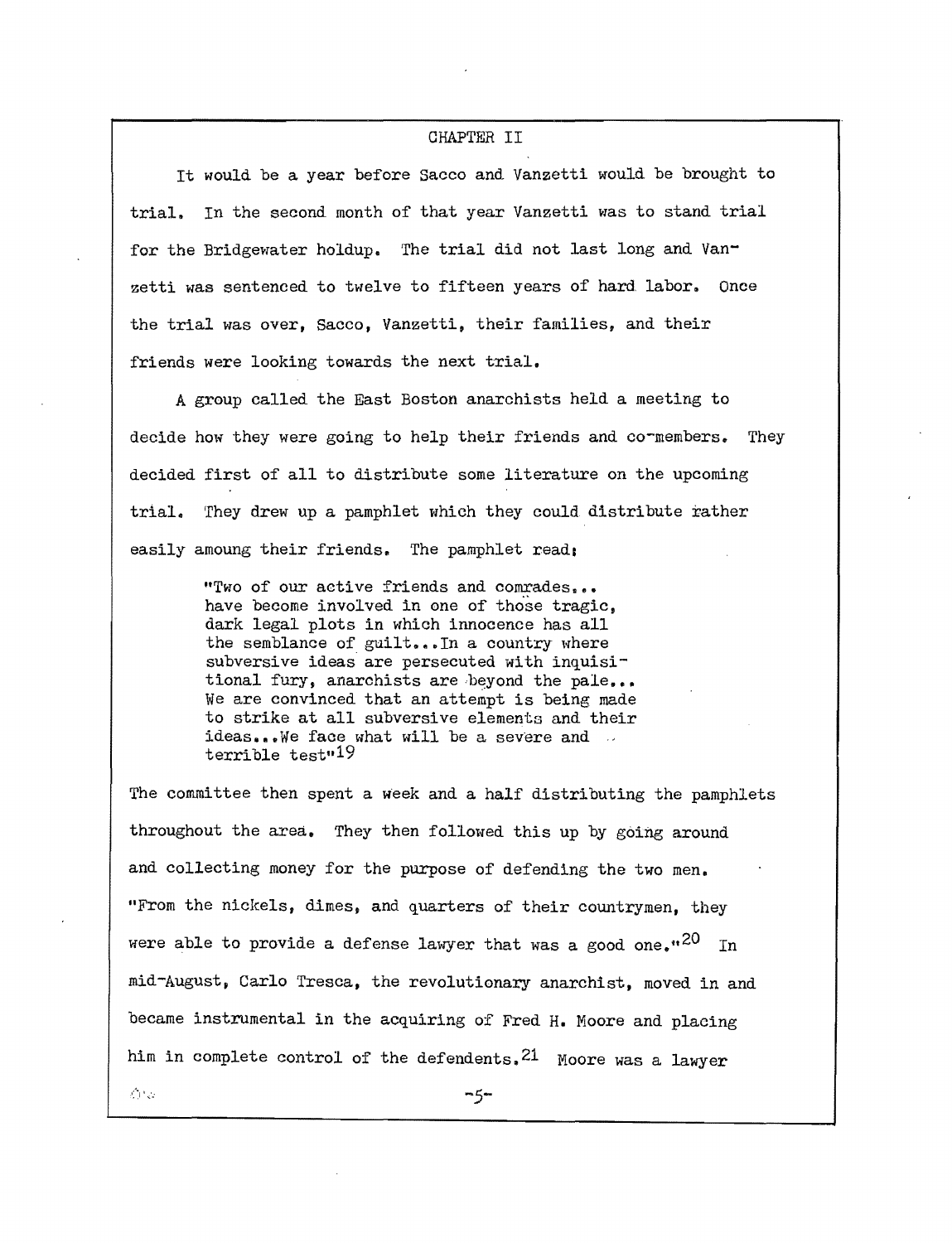from the west who was well known for his defense of radicals. Moore's opponent was to be the District Attorney Frederick Katzmann. The judge was to be Judge Webster Thayer. The opening day of the trial saw policemen and state troopers all around the courthouse. All the way into the courtroom police could be seen.  $22$  As soon as the trial began, Moore stood up and made a motion.

> "Your honor, I move for severence and request that a separate trial be held for Nicola Sacco on the grounds that his being associated with Bartolomeo Vanzetti would be a case of prejudice, due to the laters conviction of the Bridgewater Holdup."23

Judge Thayer denied this motion only to have Moore make another one.

"The Defense asks'for separate trials on the grounds of necessity for defense evidence. It must be separate and equal. $^{124}$ 

This motion was also denied by Judge Thayer. Right away one of the many questions of justice concerning this trial was brought up. That is, did Vanzetti's conviction of the Bridgewater holdup take away from Sacco and of the fairness that he deserved as a defendent. This was but one of the many questions that would later be raised concerning the trial.

The next step of the trial was the selection of a 12 man jury. This was going to be no easy matter as was soon seen. In the whole of the first day, not a single member of the jury had been selected. Each prospective juror was challenged by Moore. Moore was irratating Thayer by the fact that he objected to each on the grounds of some trivial point. After recessing for the day, Judge Thayer was heard saying, "No long-haired radical from California is going to tell me

 $-6-$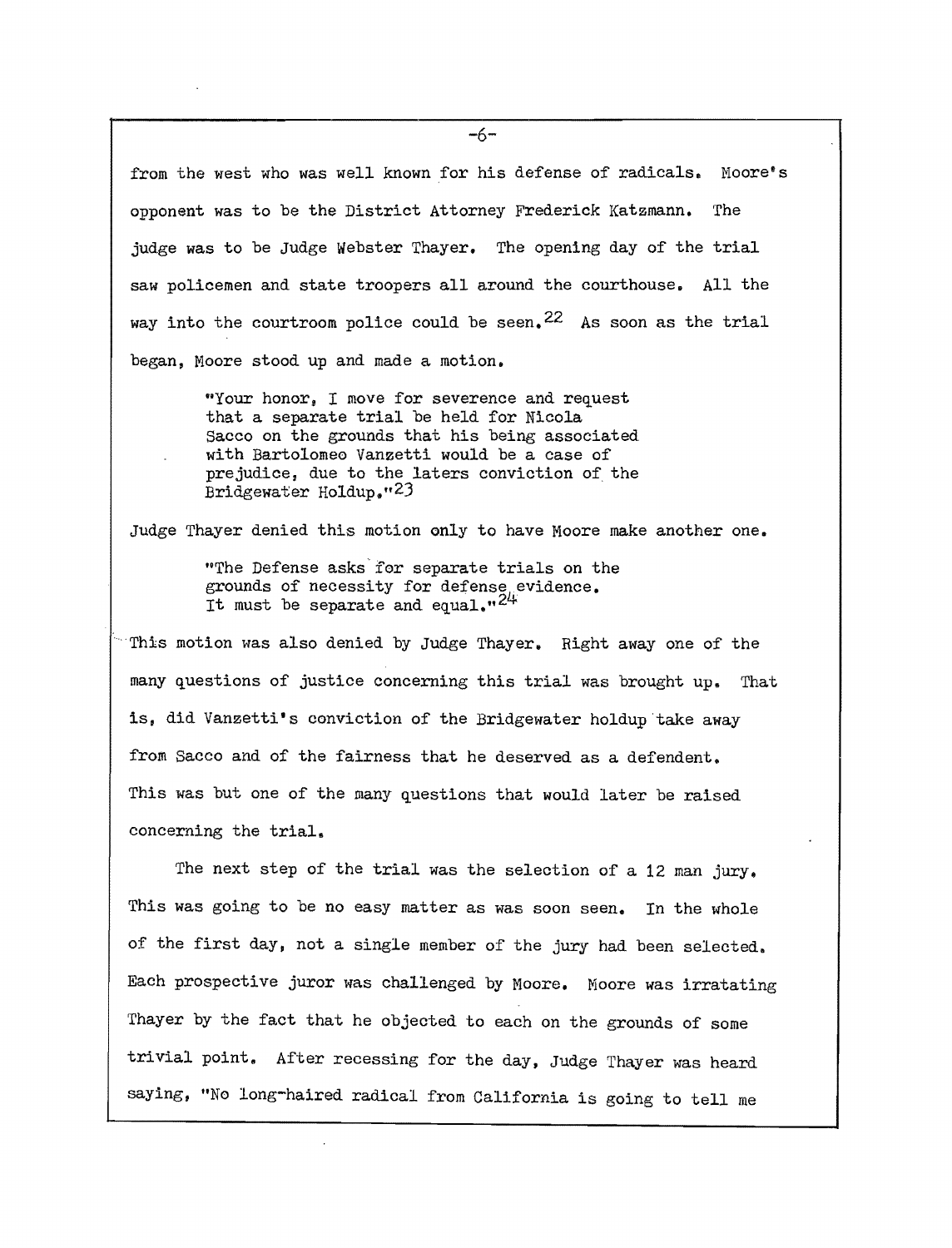how to run my court.<sup> $25$ </sup> In his chambers he remarked, "That might be the way they practice law out West but not in the Commonwealth of Massachusettes.  $2^6$  After hearing this the East Boston anarchists decided that they should get some more help· for Moore. They might even get a new lawyer if Moore would get Judge Webster mad at him. That night they phoned William G. Thompson and asked him to come to Dedham in case they would need some help. Thompson got there for the second day of the trial and he watched the proceedings. The trial once again was Moore picking up where he left off. It was only after a lot of objections and a lot of time did the court see the selection of the first juror. Slowly but surely the jury was being selected, a shoemaker, a photographer, a real-estate man...Finally the list of 500 prospective jurors had been used up. Therewas: only one thing wrong however, they were still in need of six more jury members. Now they had to look for bystanders on the street to fill the other six vacancies.<sup>27</sup> At 1:20 A.M. Moore finally agreed to the last man; the jury had been selected. Judge Thayer then ordered the other 11 to be awakened and he then swore the jury in.  $28$ 

The trial was then opened up to the public. Then, on June 7, 1921, a hot, muggy Thursday morning the Sacco & Vanzetti trial was begun by Judge Thayer and the State began its case. The State started with the presentation of evidence and establishing of most of the basic facts in the case. As always, Moore was watchful for any statements or evidence that he could object to.<sup>29</sup> The defendents merely sat in their cell-like structure, that came up to their

 $-7-$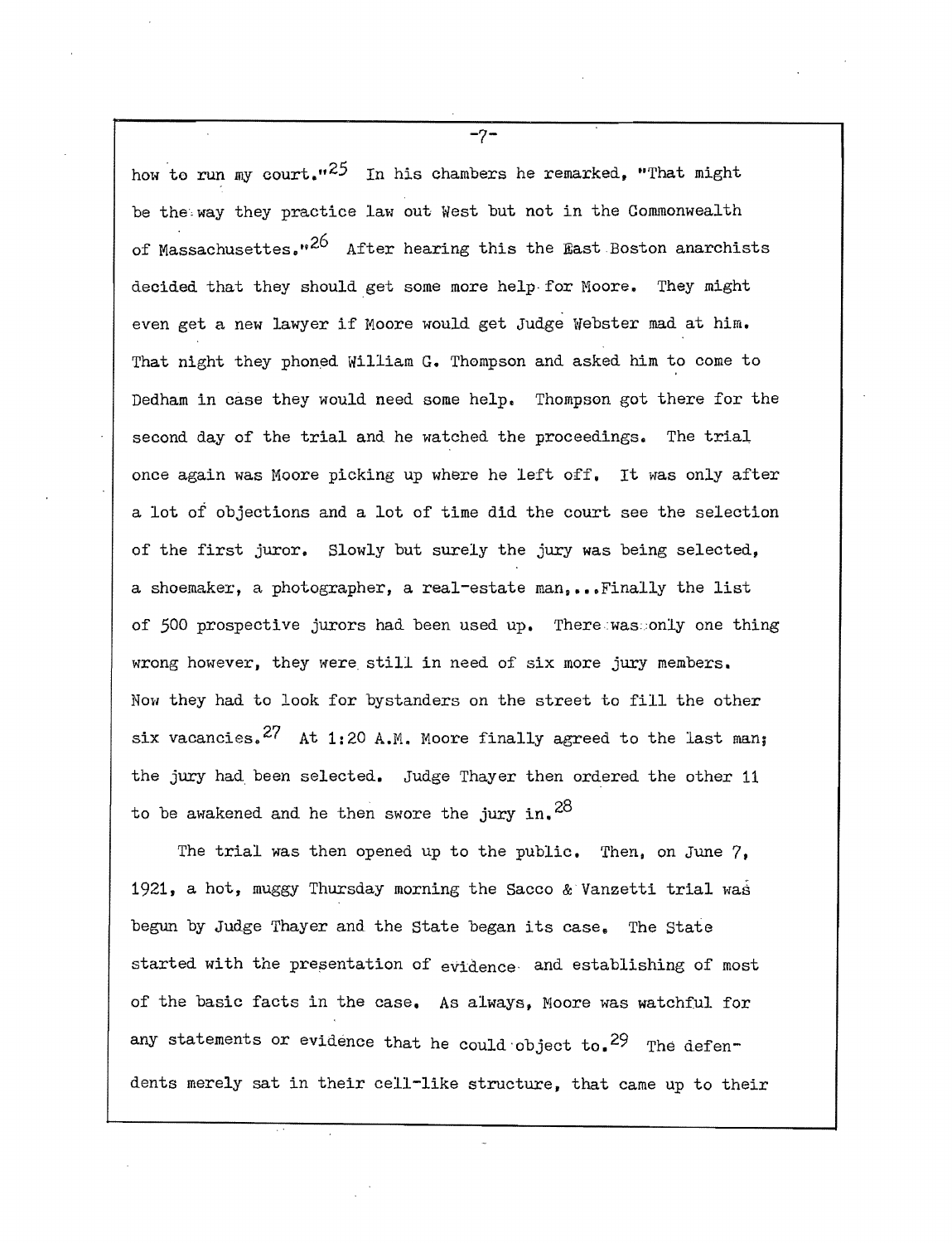waists, and listened. With the establishment of the basic facts of the crime and the presentation of most of the evidence, it was now time for the introducing of the eyewitnesses.

The first witness was Shelley Neal. He stated what had happened on the day of the robbery. The trial continued with a handful of witnesses who saw or heard anything that would bring more light into the case. The trial was proceeding in a routine manner.  $30$  As yet no one had identified either Sacco or Vanzetti. Then a lady by the name of Nary Splaine was called to the witness stand. She stated that she ran to the window of the building she worked in after she heard the shots. The prosecutor then asked her. "What did you see? I saw a car speeding down the street with some man in it. Can you describe the man? Yes Sir, he was slightly taller than I am. He weighed possibly from 140 to 145 pounds. He was a muscular active looking  $man.^{n}$ <sup>31</sup> There was a brief period of silence in the courtroom. The prosecutor continued, "Was there anything else? I noticed that he had a particularly large hand. He had it on the back of the front seat. He had a gray shirt... clean-cut face... dark eyebrows. but the complexion was white.<sup>"32</sup> She then pointed to Sacco as the man she was describing.  $33$  The eyewitnesses kept coming and coming. but none were as sure of whom they saw as was Mary. Even her coworker Frances Devlin, who was looking from the same window as Mary, was sure of whom she saw. The majority were not sure beyond the fact that Sacco looked familiar to the man they saw.  $3^{\mu}$  Moore was defending his clients well.  $35$ 

 $-A-$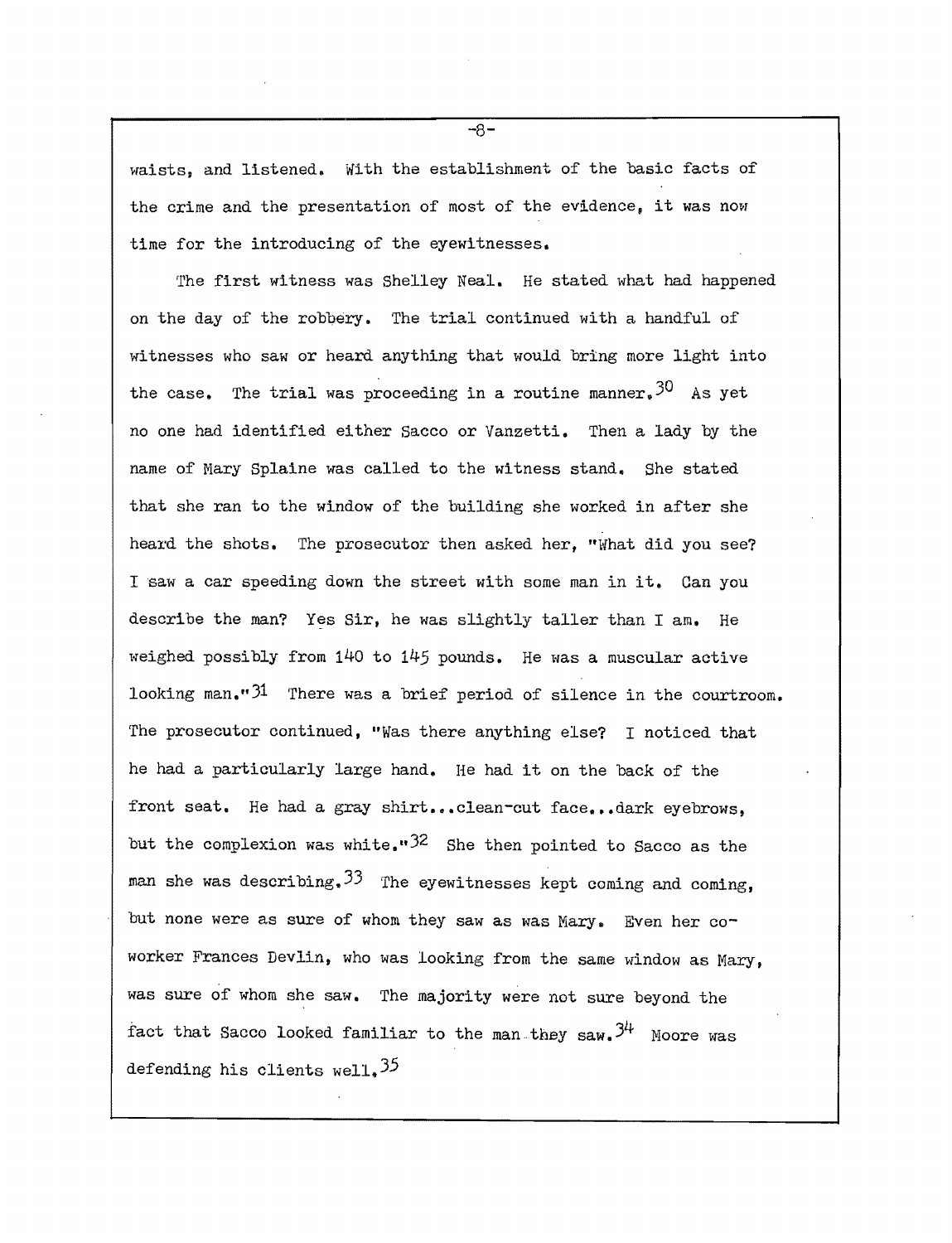Moore would continue to look good for a couple more weeks. Then the position was anything but good. The state had called three more witnesses who could identify Sacco as the man in the car. They were William Tracey, owner of the Tracey Building, the railroad detective William Heron, and Carlos Goodridge, who had heard the shooting while he was playing pool. Having done this the state went on to identify the car as well as they could. This part of the trial was drawn out far too long as the jury and almost everyone else was getting bored due to the great amount of repetition.<sup>36</sup> Finally, this line of ques<sup>\*</sup> tioning was stopped as no connections could be made between the defendents and the automobile. They were now ready to move on to the evidence that the State felt they could win the case on, the guns,. the bullets, and the scratches on the bullets.

There were four bullets removed from Beradelli's body, one from Parnenter, and one in Sacco's coat pocket. Five of these bullets were fired from a 32-caliber pistol or pistols. The lands (ridges) on the fatal bullet had a left-hand twist which meant the gun that .fired it had to be a Colt as a Colt was the only American made gun with a left-hand twist.  $37$  For four full days and half of a fifth, experts argued on whether or not the fatal bullet was fired from the gun found on Sacco when they arrested him on the bus. Captain Proctor of the State Police stated that, "It is consistent with being fired by this pistol." $38$  This answer was not as clear as the District Attorney had wanted it to be but, the defense did not ask for any clarification for fear of his answer sounding worse· for the defendents.

 $-9-$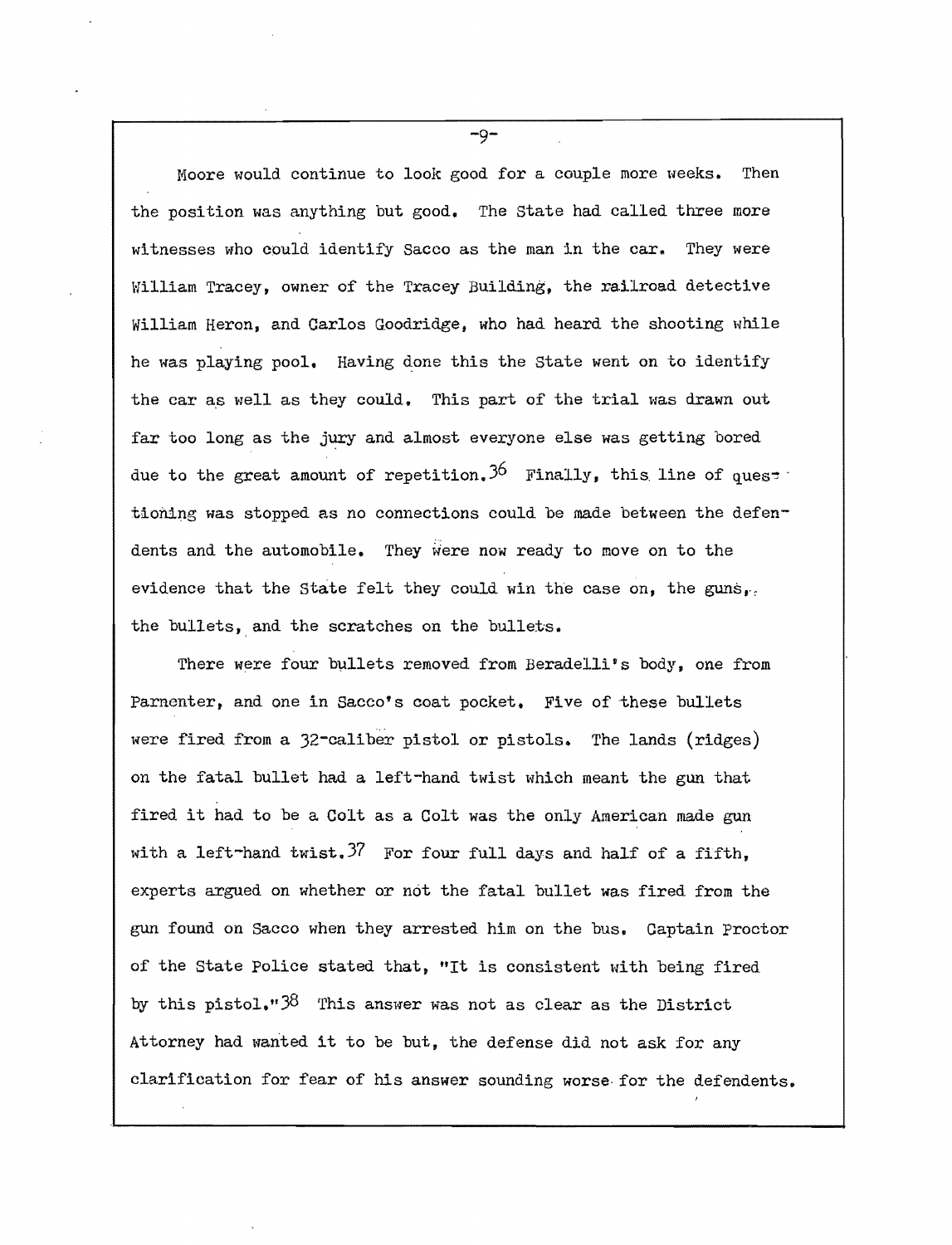Then to balance out this testimony, the defense then called their own witness,:William Burns. Burns had been a balistics engineer for thirty-one years with the U.S. Cartridge Company. He stated that the bullet could have been fired from a Colt or from a Bayard. When asked if the fatal bullet was fired from Sacco's gun he replied. "In my opinion, no, It doesn't at all." $39$  J. Henry Fitzgerald, the second defense expert, was then called to the stand to back up the opinion of Burns. Fitzgerald worked for the Colt Patent Firearms Company, he had been there for twenty-eight years. When asked the question, he replied, "I can see no pittings or marks on Bullet. III (the fatal bullet) that would correspond with a bullet coming from this gun. $440$  By this time the East Boston anarchists were out of money and there was still a lot of the trial left. Once again they distributed pamphlets and collected money as they did before.

The trial was now to take on new life as the next witness called to the stand was Vanzetti himself. This was the moment that everyone was wondering about whether or not it would come. At first all questions were directed at destroying his alibi. The alibi was previously backed up by half a dozen other people.  $41$  The questions then switched to his being an anarchist. Moore objected saying that it had nothing to do with the trial at all.<sup>42</sup> It was overuled by Judge Thayer and the line of questioning was continued. "Are you an anarchist? Do you believe in the overthrow of the government? Do you believe in the use of violence to achieve this end?... No! I don't believe in the use of violence," replied Vanzetti. After a

 $-10-$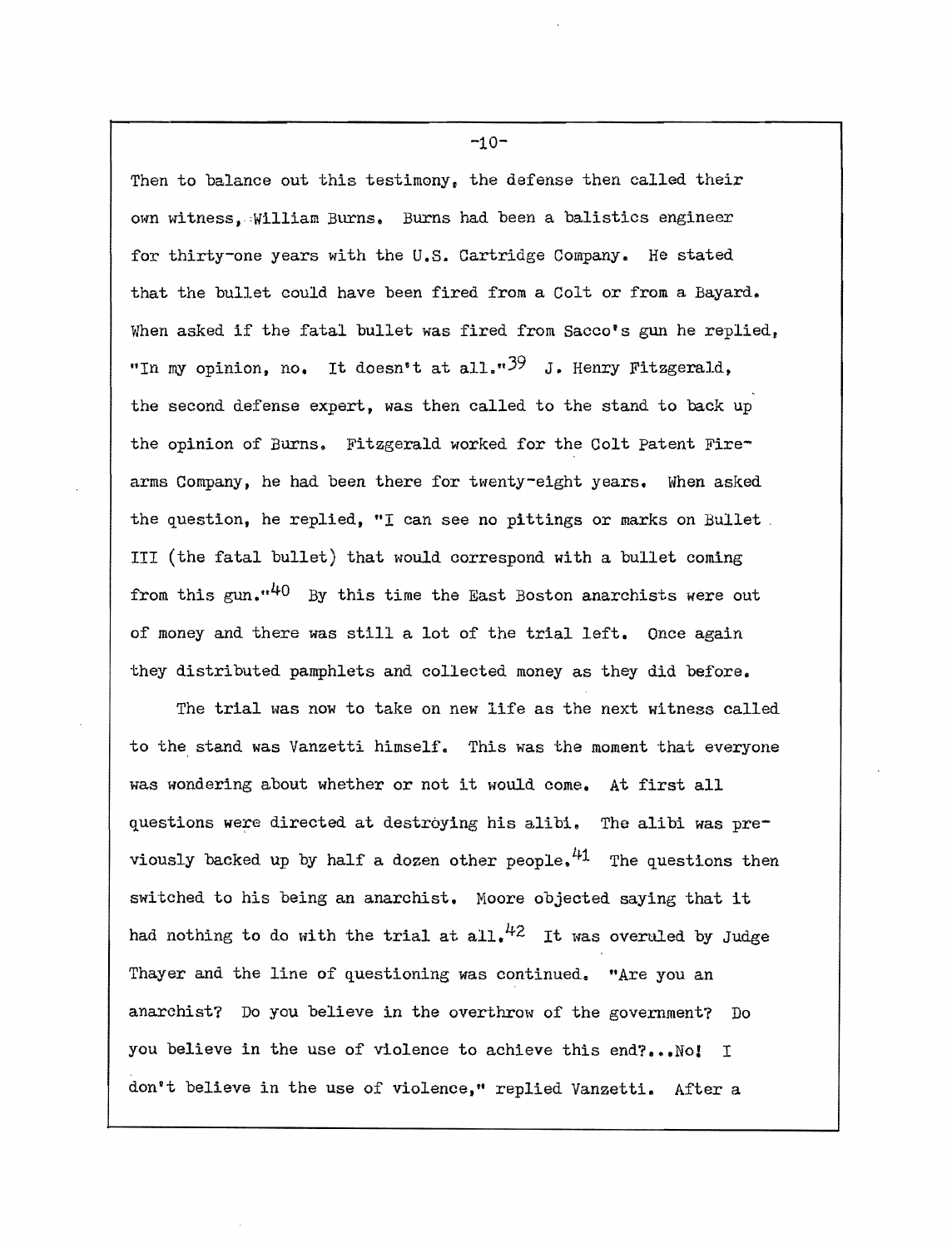day and a half, it was time for the final witness, Nicola Sacco. "Sacco's alibi was not a good one, he contradicted Vanzetti a couple of times, he got flustered quite often, and he did believe in the use of violence to overthrow the government if it was a necessity. $"^{44}$ The State then made its final statement, then the defense, and Judge Thayer told the Jury their responsibilities. The Jury was then.ordered to chambers to reach a decision. It was not long before they had reached a verdict. They returned and read the verdict; Both had been found Guilty of first degree murder. Sacco stood and screamed his innocence, his wife was also screaming and crying, the courtroom was in an uproar. $45$  Soon things were quieted and people began to leave. Tom McArney, the assistant defense lawyer, went over to. congradulate the District Attorney Williams. Williams said, "For God's sake, don't rub it in! He turned and walked away crying."<sup>46</sup>

 $-11-$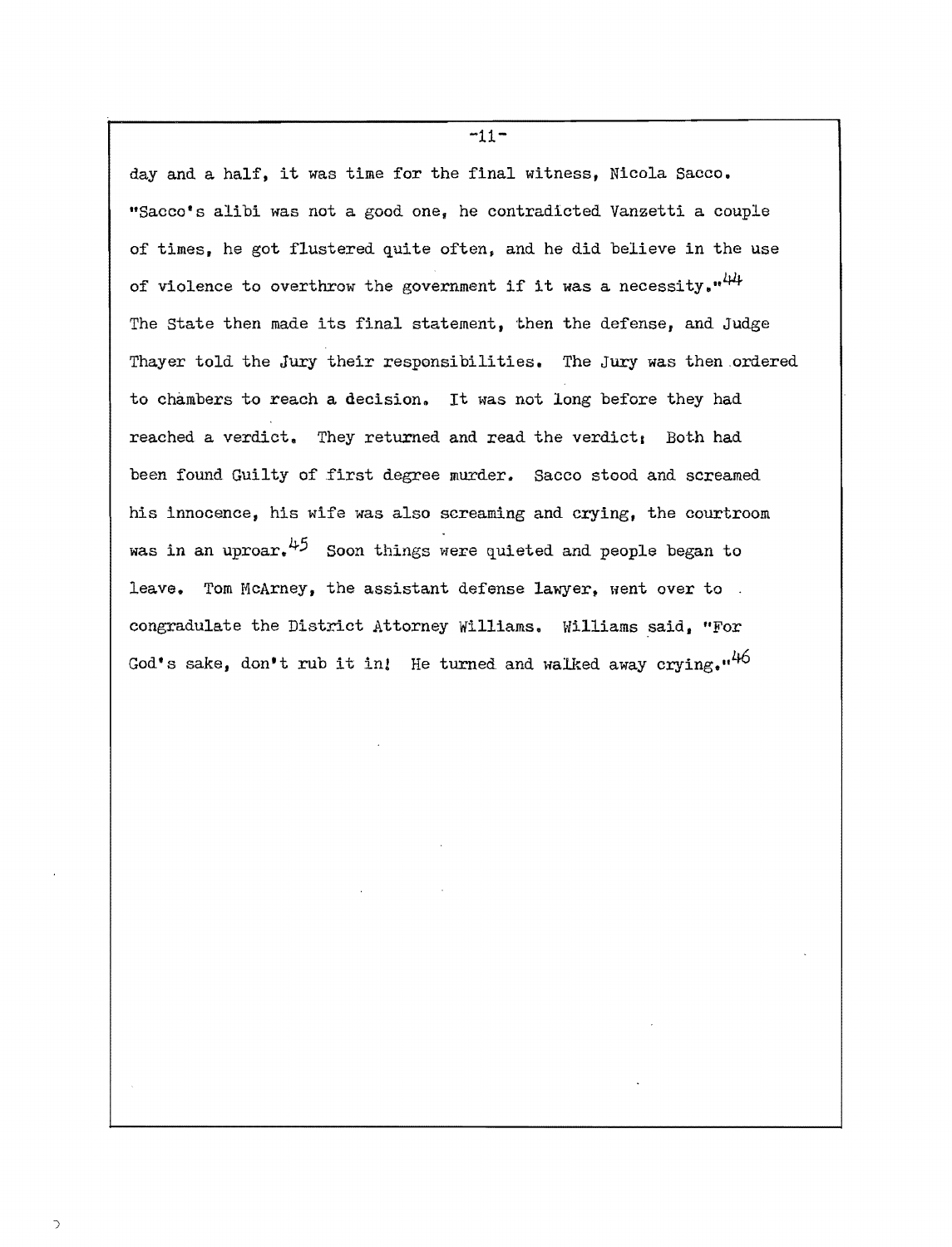### CHAPTER III

This marked the end of the first part of the Sacco & Vanzetti trial. 'fhere were six more years to follow. There would be many motions, appeals, confessions, and demonstrations. "The Communists used the Sacco & Vanzetti trial to launch a campaign directed against the American Government.  $u^{47}$  Then in October, demonstrations were taking place in France, Italy, Belgium, Switzerland, Spain, Portugal, and Scandinavia. There were all sorts of threats made on many American Embassys.

Meanwhile the defense had moved for a new trial. This motion was denied by Judge Thayer. The year 1922 saw many more supplementary motions made for a new trial. All of these were also denied. Moore dropped the case and William Thompson took up the torch. On April 30, 1923, he filed still a fifth supplementary motion for a new trial. This time a hearing was granted.<sup>48</sup> At the hearing Judge Thayer dismissed all five supplementary motions and said that the verdict of guilty stood. Even Frank Silva's confession of the crime was of no help since it was later found to be a lie. It seemed that there was no hope left for the two convicted men. They wondered how much time they had before sentencing.

Before too muoh longer, they again had a good reason to hope for an acquittal. Celestino B. Madeiros, who was in the cell next to Sacco, confessed to committing the crime. The evidence, plus the fact. that he confessed to the crime meant certain death for Madeiros.  $49$ Thompson immediately went down to the jail and listened to Hadeiros'

 $-12-$ 

٤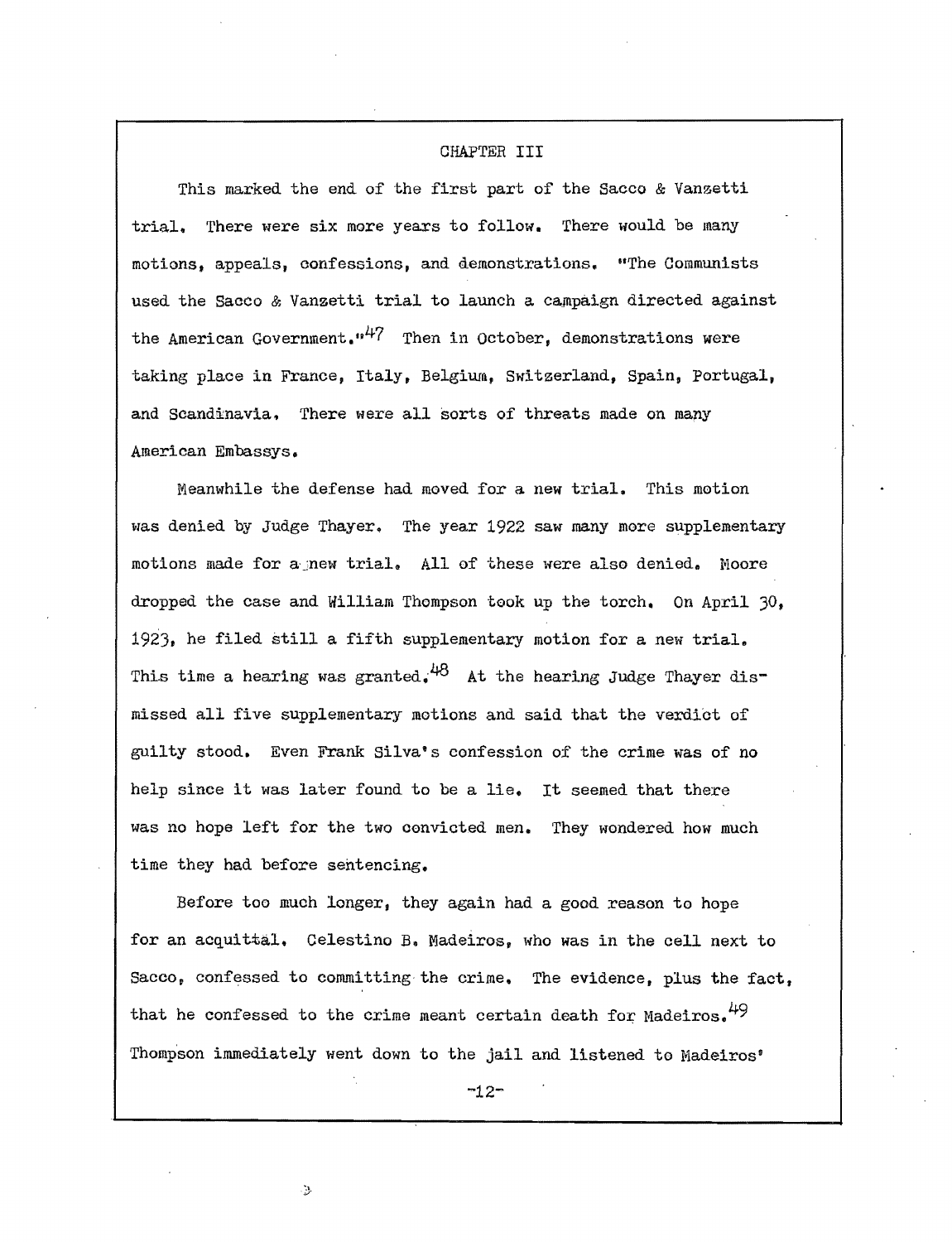confession. He took notes on almost everything he said. When finished, he knew that this would be enough to get him another hearing. "In light of all the information now available, which is the more probable truth: that Sacco and Vanzetti or the Morrelli gang were the perpetrators of the Braintree murders?" $50$  If the Morrelli gang did it then many things are accounted for. It would account for all the bullets, not just one; it would account for the motive, some of the money was found on Madeiros, and it made more sense than riding on a trolley after the committing of the crime, as Sacco and Vanzetti were proven to have done. Every reasonable probability points away from Sacco and Vanzetti; and pointed to the Morrelli gang.<sup>51</sup> In spite of all this new evidence. Judge Thayer denied the defense their new hearing. This gave rise for the worldwide agitation which was to come.  $52$  There were bombings of witnesses houses and many demonstrations by different groups. It was still very much a controversial issue.

 $-13-$ 

Thompson then appealed Thayer's denial to the Massachusettes Supreme Court on January 27, 1927. After a long intensive look at the evidence, the Supreme Court upheld Thayer's denial. They then stated that Sacco and Vanzetti were to be sentenced on April 9, 1927. On the ninth they were driven to the courtroom for the last time. Thayer came in, called the court to order, and before long was asking, "have you anything to say before sentence is passed upon you?" $53$ Sacco spoke a couple of minutes on his innocence and sat down. Vanzetti then got up with a prepared statement;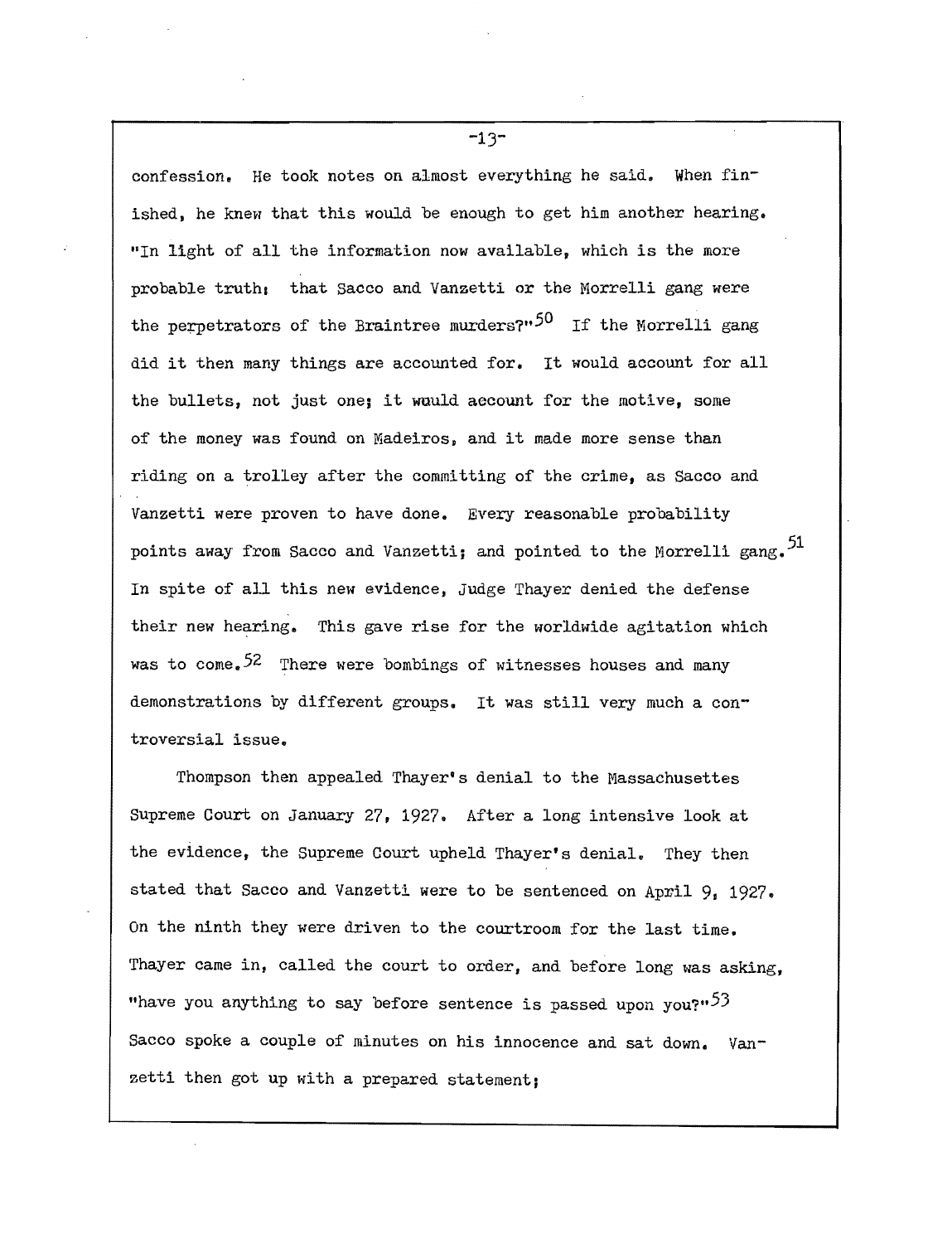Yes, What I say is that I am innocent, not only of the Braintree crime but also of the Bridgewater crime... in all my life I have neVer stole and I have never killed and I have never spilled blood...I did not need to go in between the street and kill a man to take the money. I can live with my two arms and live well... You see it is seven years that we are in jail. What we have  $\sim$  suffered during those years no human tongue can say, and yet you '.. ' see me· before you, not trembling, you see me looking you in your eyes straight, not blushing, not changing color, not ashamed or in fear... I would not wish to dog or to snake... what I have had to suffer for things that I am not guilty of... I have suffered because I am Italian...but I am so convinced to be right that if you sould execute me two times, and if I could be reborn two other times, I would live again to do what I have done already. I have finished. Thank you.  $34$ 

 $\mathcal{L}(\mathcal{A})$ 

After this Thompson filed for clemency to Governor Fuller. The Governor set up an advisory committee, called the Lowell Committee. On July 27 the committe reported their findings to the Governor. Then on August  $3$ , the Governor stated that he refused clemency, the execution was to take place. There was much tension in the area as the date of the execution drew nearer. There were pickets and editorials, fights and bombings. Then the day arrived, August 23, 1927. At 12:11 P.M. Sacco walked unaided the seventeen steps to the chair. Likewise, Vanzetti walked unaided to the chair.  $55$  The last thing Vanzetti said was, "I now wish to forgive some people for what they do."<sup>56</sup> The sentence was then carried out.

The funeral was a large one. There was a tremendous amount of flowers and the marchers numbered in the thousands. They were buried in the midst of hate and love, tears and joy, shouts and silence.

 $-14-$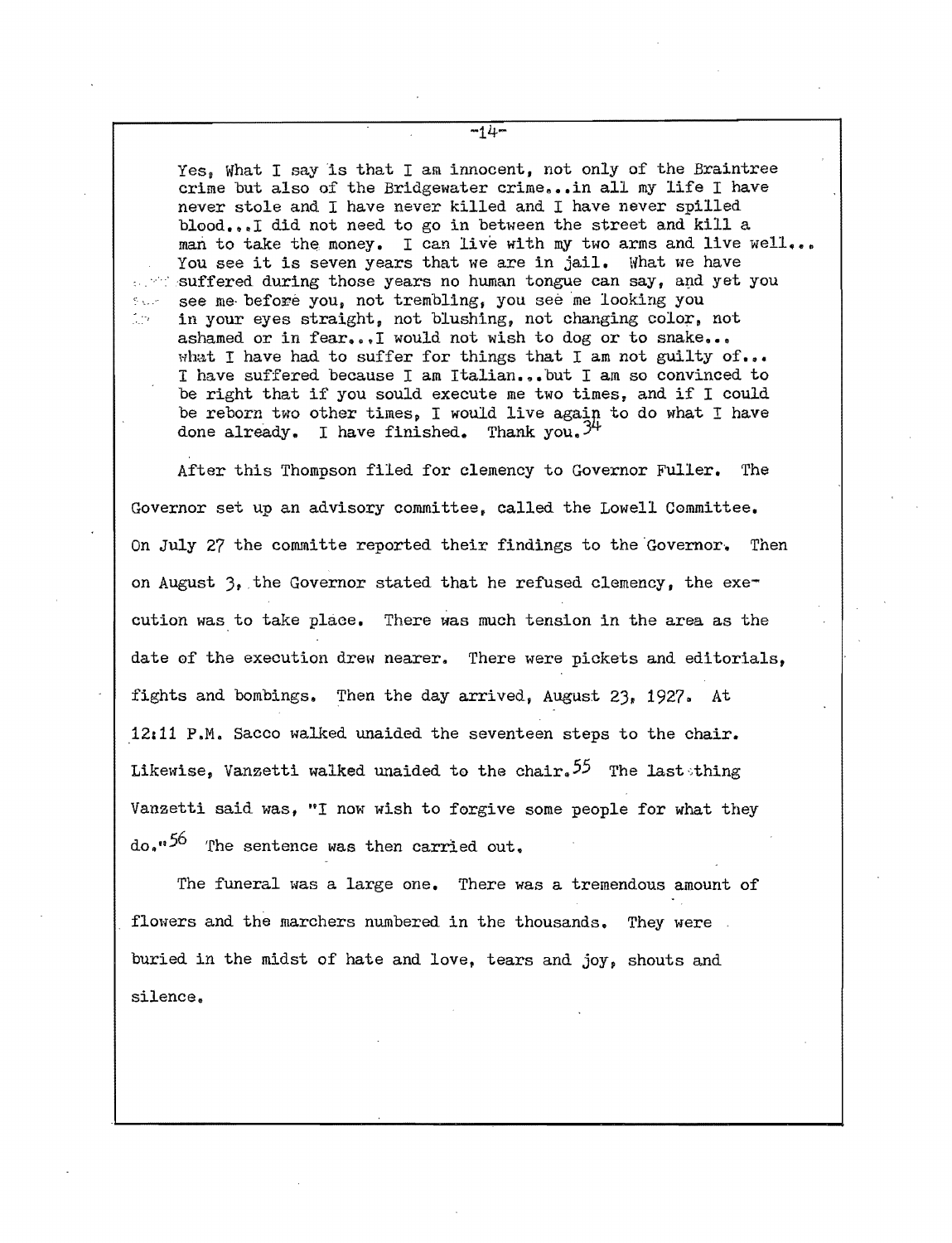## **CONCLUSION**

It was now history. In 1959 and 1961 a last couple of lingering looks were taken at the case. During...the years that followed, the full impact of this long ordeal on the minds of thoughtful men and women was revealed in literature and  $art.$ <sup>57</sup> John Dos Passos introduced the theme into The Big Money; Upton Sinclair in Boston; James Thurber in his play The Male Animal; Maxwell Anderson in Gods of the Lightning and Winterset.  $58$  There were also a lot of poems dealing with the trial. There was a great deal of myth beginning to be associated with the two men. "Some of their adherents  $-$  and even the men themselves in their last months  $-$  came to see the two anarchist. Italians as Ghrist figures."<sup>59</sup> At the time of his sentencing in 1927, Vanzetti told the court, "Ny first lawyer of the defense has not defended me, he has sold me for thirty golden money like Judas sold Jesus Christ.". The other extreme is stated by Robert H. Montgomery in his book, Sacco-Vanzetti, the Murder and the Myth. In the last sentence of the book he says, "The truth is mighty but it will not prevail against a Great Lie, and the Sacco-Vanzetti Myth is the greatest lie of them  $a11.060$ 

It was a trial that naturally caused extreme points of view like this. Was the trial fair? Lucien Thayer, a writer for the Boston Globe, felt it was. Felix Frankfurter felt it was not. Were they both guilty? Was Sacco the only one who was guilty? Francis Russell feels that Sacco was guilty.<sup>61</sup> We will never be certain about it unless, as Francis Russell says, "Barring some sudden revelation by one of them,  $62$  I do not see how any more clarity can be added to the

, i.e.,  $-1.5$  -1.5  $-1.5$  -1.5  $-1.5$  -1.1  $-1.5$  -1.1  $-1.5$  -1.1  $-1.5$  -1.1  $-1.5$  -1.1  $-1.5$  -1.1  $-1.5$  -1.1  $-1.5$  -1.1  $-1.5$  -1.1  $-1.5$  -1.1  $-1.5$  -1.1  $-1.5$  -1.1  $-1.5$  -1.1  $-1.5$  -1.1  $-1.5$  -1.1  $-1.5$  -1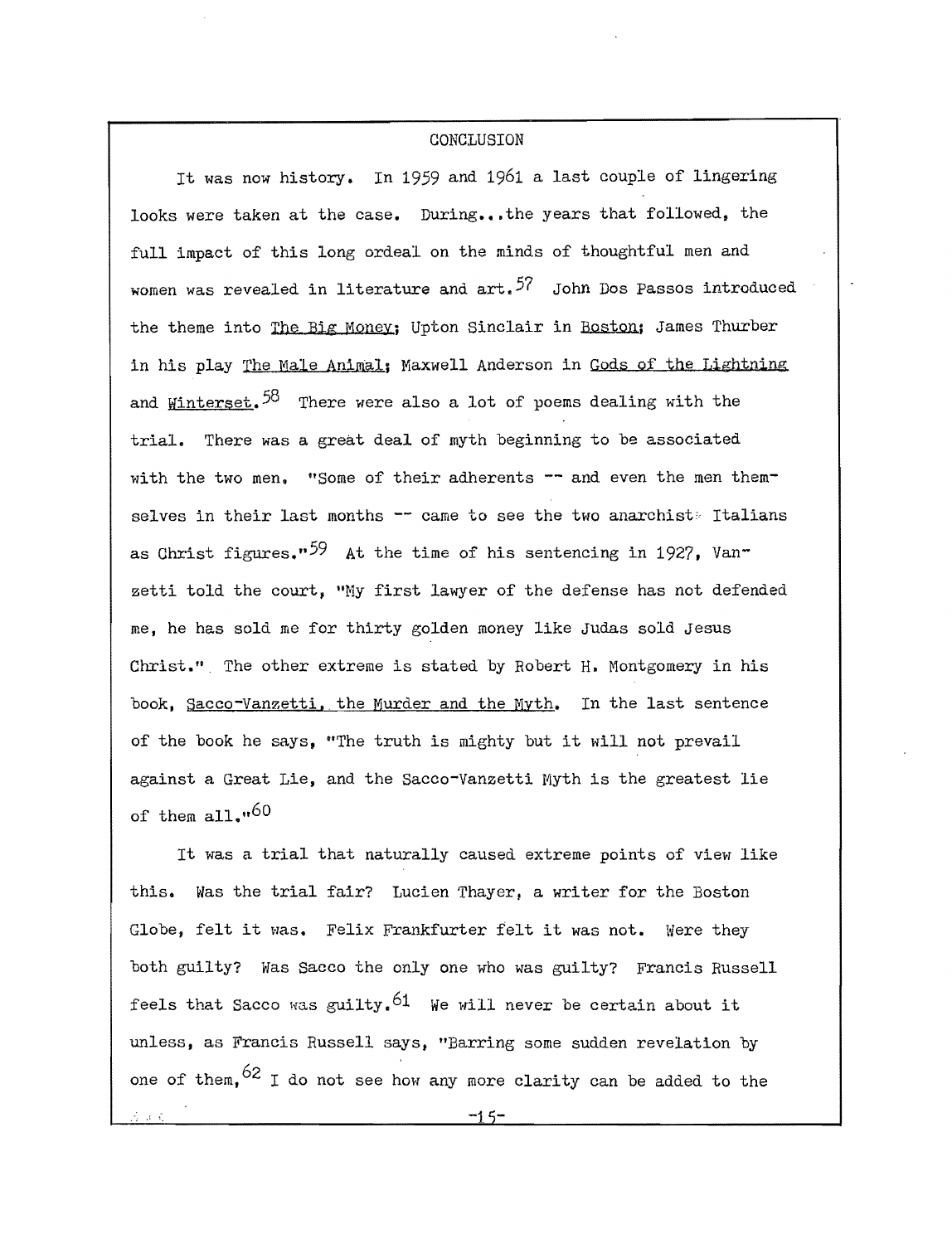Sacco-Vanzetti case.<sup>163</sup> This much we know; they became a set of martyrs for many people, and they will live on in the minds of men. Even Vanzetti realized this in his last days, as he said,

If it had not been for this thing, I might have lived out my life talking at street corners to scorning men. I might have died, unmarked, unknown, a failure. Now we are not a failure... Our words--our lives--our pain--nothing! The taking of our lives--lives of a good shoemaker and a fish peddler--all. That last moment belongs to us-that agony is our triumph.  $64$ 

I guess that if winning or losing is looked at in that light, they did win.

**-16**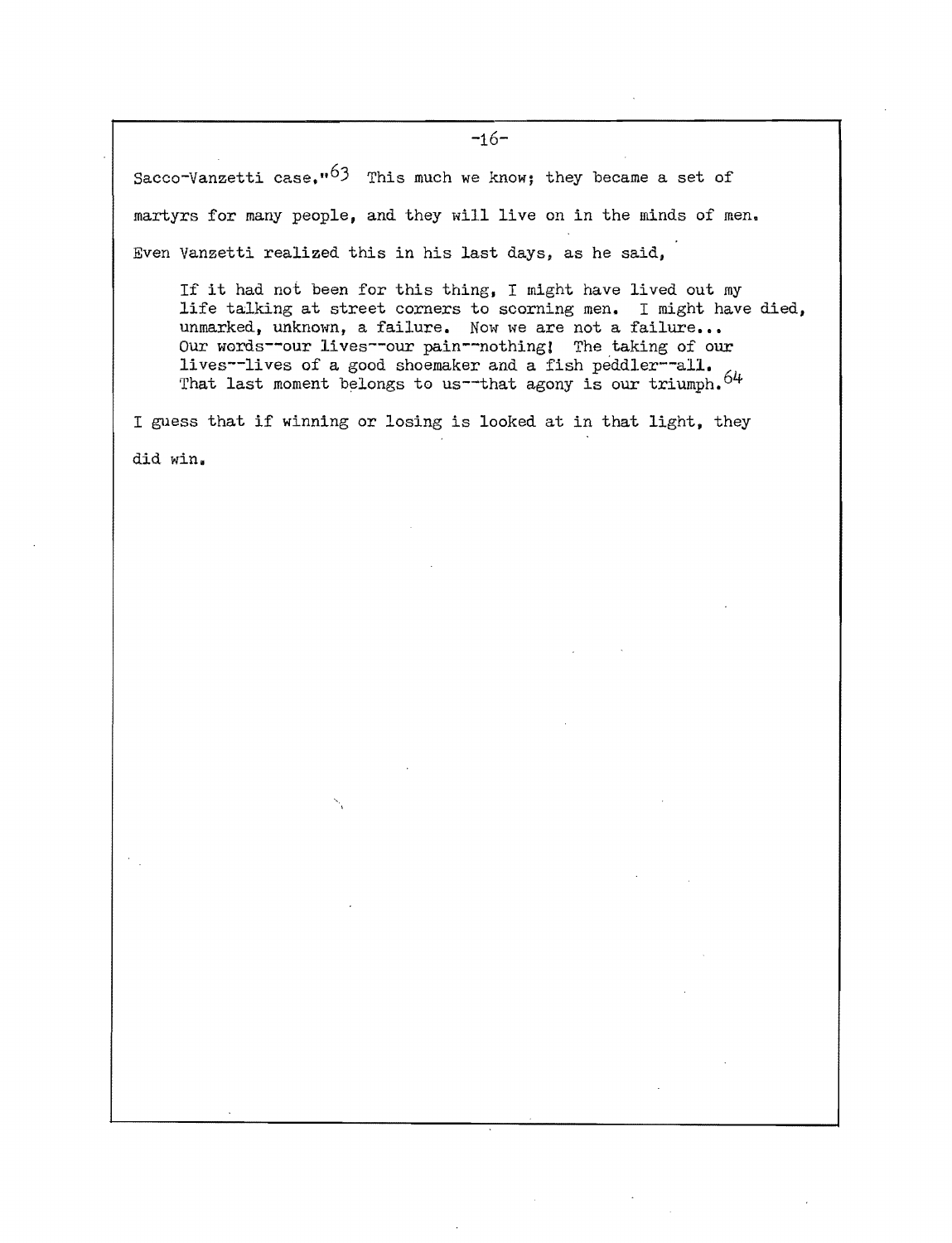### FOOTNOTES

<sup>1</sup>Merle Curti, <u>A History of American Civilization</u> (Freeport, New York: Harper & Row, Inc., 1969), p. 625. 2Nelson Manfred Blake, A History of American Life and Thought (New York: McGraw-Hill Book Co., 1963), p. 463. )Paul Carter, The Twenties in America (New York: Thomas Y. Crowell Co., 1968). p. 12.  $4R$ Obert S. Brumbaugh (ed.), Six Trials (New York: Thomas Y. Crowell Co., 1969), p. 92.  $5$ Ibid. p. 6.  $6B$ lake, History of Life and Thought, p. 463.  $7$ Ibid. p. 463. 8Curti, History of Civilization, p. 472. 9Ibid. p. 625. 10Francis Russell, Tragedy in Dedham (New York: McGraw-Hill Book Co., 1962), p. 53. llIbid. p. 93. 12<sub>Ibid.</sub> p. 53.  $13_{\text{I} \text{bid. p. } 30.$  $14$ Ibid. pp. 35-38. 15<sub>Ibid.</sub> pp. 38-39.  $16$ Ibid. p. 65.  $17_{\text{Ibid. p. }70.$  $18$ Felix Frankfurter, The Case of Sacco and Vanzetti (New York: Little, Brown, and Co., 1962), Introduction. 19Russell, Dedham, p. 107. 20<sub>Ibid. p. 107.</sub> 21Robert Montgomery, Sacco-Yanzetti (New Yorks Devin-Adair Co., 1960), pp. 67-68.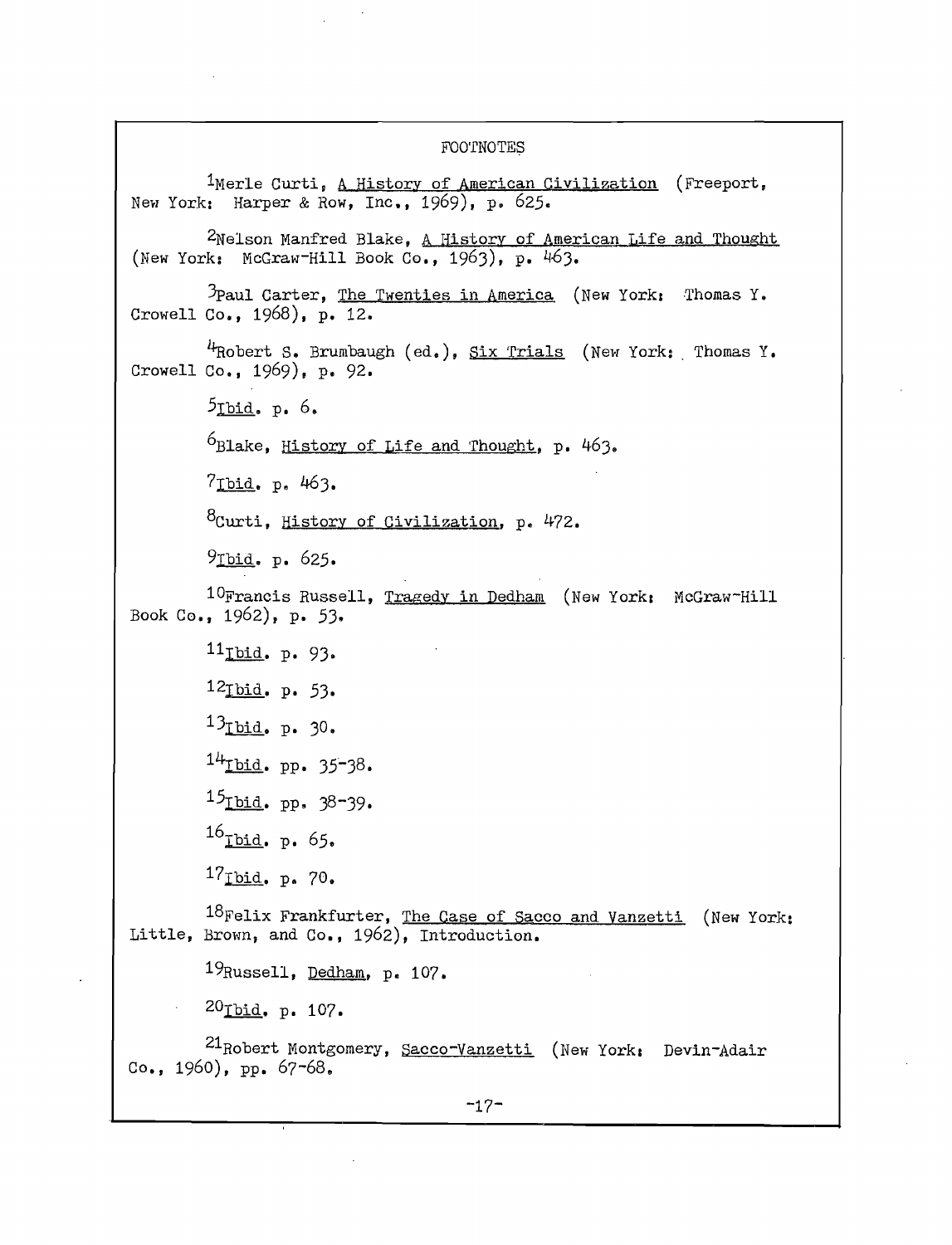$-18 22_{\text{Ibid. p. }82.5}$  $23$ The Sacco-Vanzetti Case, Transcript of the Record of the Trial of Nicola Sacco and Bartolomeo Vanzetti in the Courts of Massachusetts and Subsequent Proceedings (New York, Henry Holt & Co., Inc., 1928-1929). Vol. I., p. 23.  $24$ Tbid. p. 27.  $25$ Russell, Dedham, p. 131.  $^{26}$ Ibid. p. 132. 27This is what Massachusetts law states must be done. 28Montgomery, Sacco-Vanzetti, p. 83. 29Russell, Dedham, p. 140. 30<sub>Ibid. p. 142.</sub> 31Transcript. Vol. I., pp. 406-407. 32Ibid. p. 602.  $33_{\text{I} \text{bid. p. 603.}}$  $34$ Russell, Dedham, p. 142. 35Francis Russell, "Sacco-Vanzetti: The End of the Chapter" National Review, XXII (May 5, 1970), pp. 454-466.  $36$ Russell, Dedham, p. 156. 37Montgomery, Sacco-Vanzetti, pp. 99-100. 38<sub>Transcript</sub>, Vol. II., p. 896.  $39$ Tbid. p. 1414. 40 $\underline{\text{rbld}}$ . p. 1414.  $^{41}$ Russell, <u>Dedham</u>, p. 178. 42<sub>Transcript</sub>, Vol. III., p. 1962. 43 $_{\text{Ibid.}}$  p. 1974.  $44$ Russell, Dedham, pp. 189-193.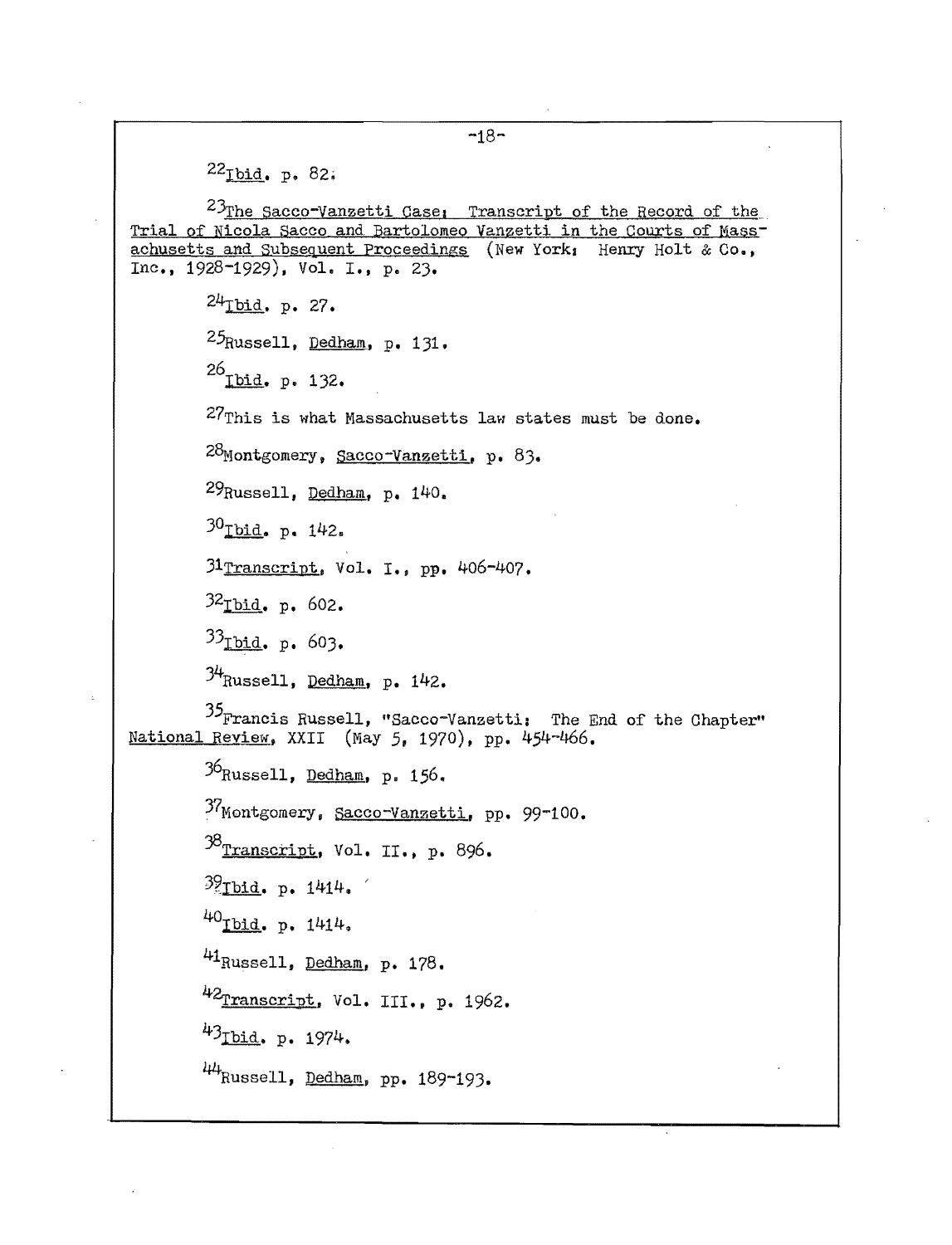$-19 45$ <sub>Ibid. p. 214.</sub> 46<sub>Ibid</sub>. p. 215.  $47$  Ibid. p. 217. 48Montgomery, Sacco-Vanzetti, p. 353. 49<u>Tbid</u>. p. 238. 50<sub>F</sub>rankfurter, The Case of, p. 100.  $51$ <sub>Ibid</sub>. pp. 100-101. 52<sub>Russell, Dedham, p. 331.</sub> 53<sub>Ibid. p. 357.</sub> 54o.K. Fraenkel, "Bartolomeo Vanzetti's Last statement in Court,", Documents of American History, ed. Henry Steele Commager, (New York: F.S. Crofts & Co., 1945), pp. 398-399.  $55_{\text{Russell}}$ , Dedham, p. 450.  $56$ <sub>Ibid. p. 450.</sub>  $57$ Brumbaugh, Six Trials, p. 98. 58<sub>Ibid. p. 99.</sub> 59 Russell, National Review, p. 454.  $60$ Ibid. p. 454.  $^{61}$ Ibid, p. 466. 62Boda, Orciani, Coacci, Dante Sacco, Ives Sacco, Rosina Sacco. 63 Russell, National Review, p. 466.  $64$ Brumbaugh, Six Trials, p. 105.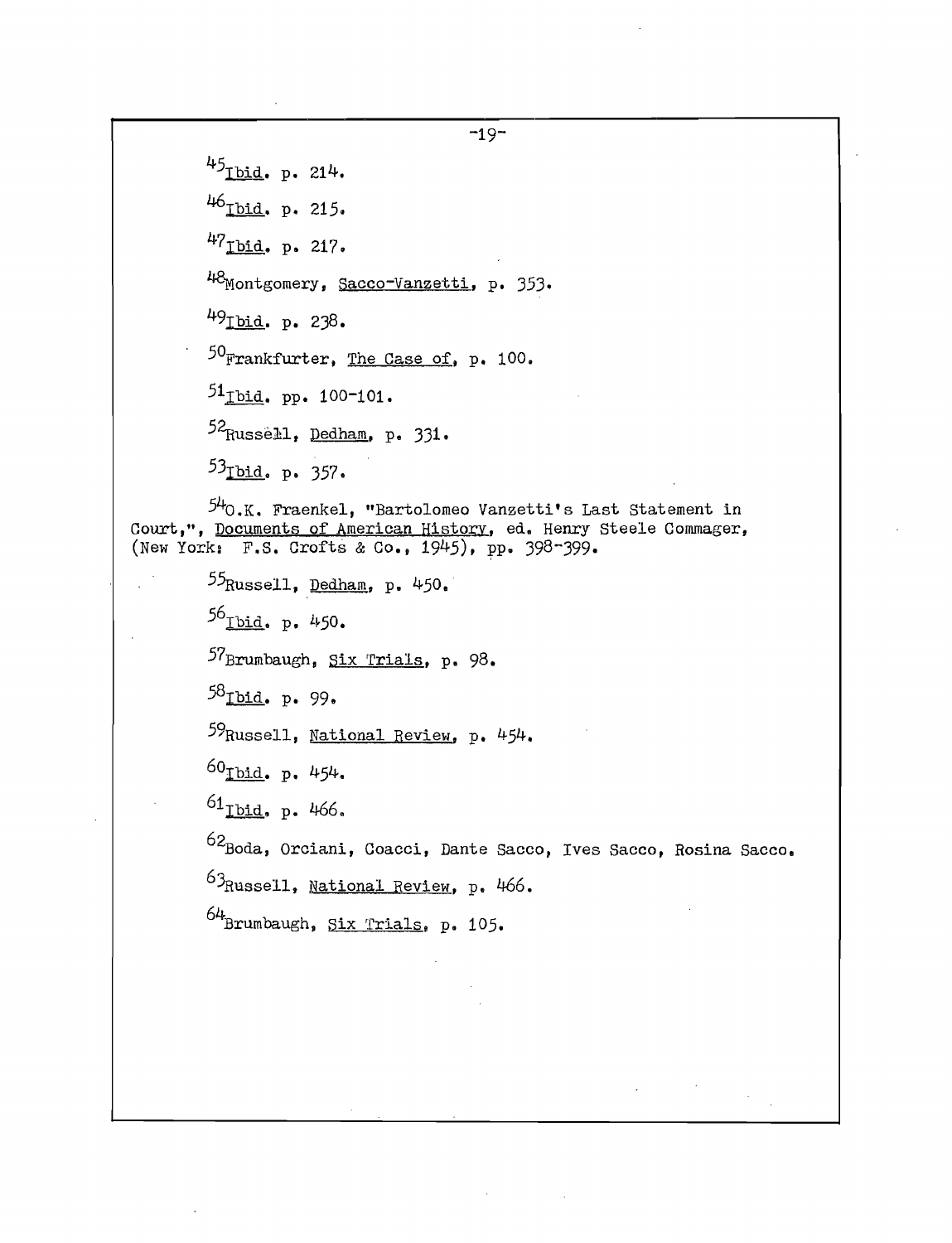#### BIBLIOGRAPHY

- Blake, Nelson Manfred. A History of American Life and Thought. New York: McGraw-Hill Book Co., 1963.
- Brumbaugh, Robert s. (ed.). Six Trials. New York: Thomas Y. Crowell Co., 1969.
- Carter, Paul. The Twenties in America. New York: Thomas Y. Crowell Co.  $1968.$
- Curti, Merle. A History of American Civilization. Freeport, New York: Harper & Row Inc., 1969.

Fraenkel, O.K. "Bartolomeo ¥anzetti's Last Statement in Court." Documents of American History. Henry Steele Commager, ed. New York:  $F.S.$  Crofts and Co.,  $(1945)$ , pp. 398-399.

Frankfurter, Felix. The Case of Sacco and Vanzetti. New York, Little, Brown, and Co., 1962.

- Gassner, John (ed.). Twenty Best Plays of the Modern American Theater. New York: Crown Publishing Co., 1948.
- Montgomery, Robert H. Sacco-Vanzetti. New York: Devin-Adair Co., 1960.
- Russell, Francis. Tragedy in Dedham. New York: McGraw-Hill Book Co., 1962.
- Russell, Francis. "Sacco-Yanzetti, The End of the Chapter" National Review. XXII (May 5, 1970), pp. 454-466.

The Sacco-Vanzetti Case; Transcript of the Record of the Trial of Nicola Sacco and Bartolomeo yanzetti in the Qourts of Massachusetts and Subsequent Proceedings. New York: Henry Holt & Co., Inc., 1928-1929, Vol. I-V.,